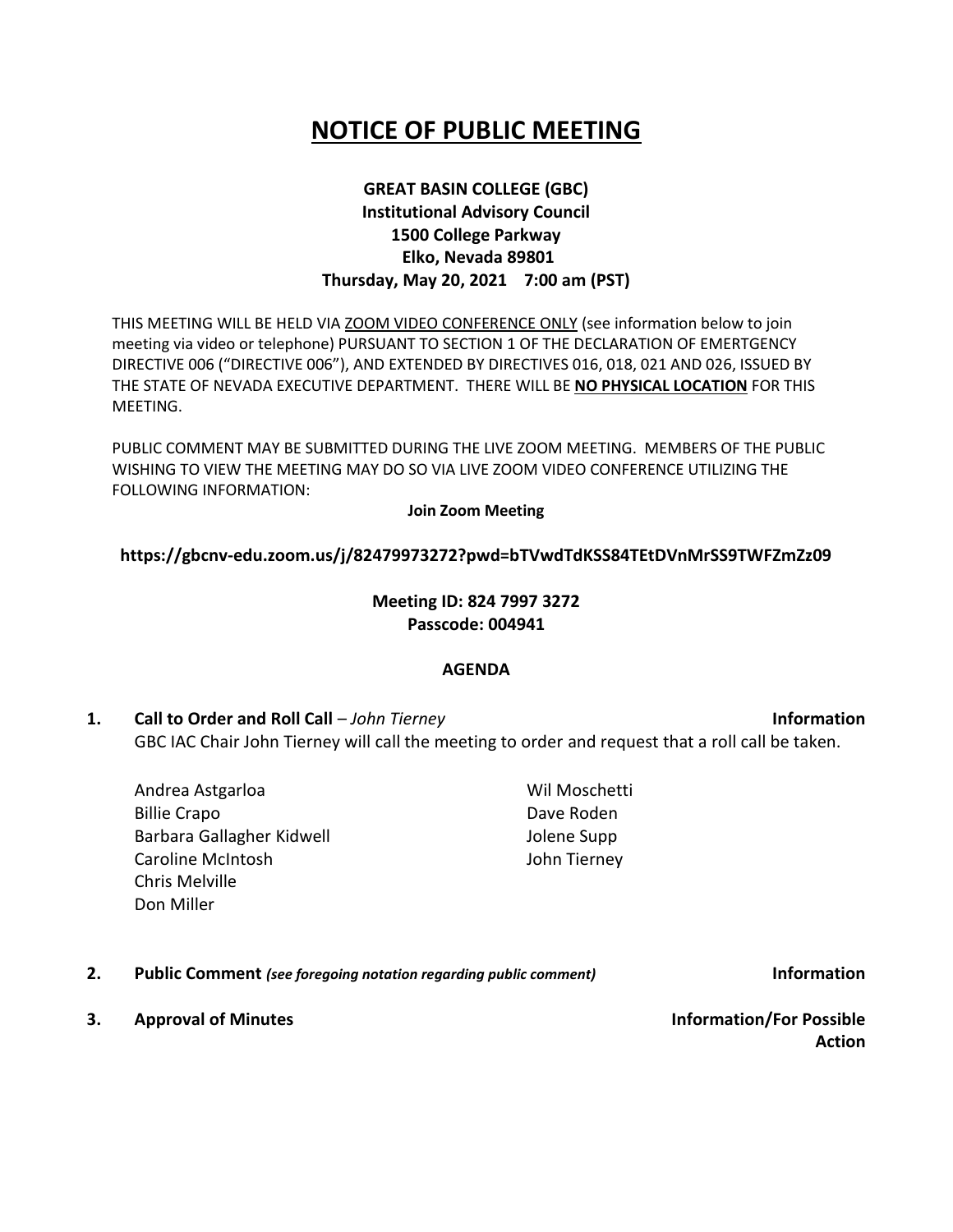GBC Institutional Advisory Council will review, recommend changes, and/or approve the minutes of the GBC IAC meeting on March 18, 2021.

| 4.                                                                                                            | GBC IAC Chair Report - John Tierney                                                           | <b>Information</b> |
|---------------------------------------------------------------------------------------------------------------|-----------------------------------------------------------------------------------------------|--------------------|
|                                                                                                               | GBC IAC Chair will lead discussions on community needs and informative topics to include:     |                    |
|                                                                                                               | A. An update on the Teachers Education Summit                                                 |                    |
|                                                                                                               | B. GBC IAC Membership                                                                         |                    |
|                                                                                                               |                                                                                               |                    |
| 5.                                                                                                            | <b>IAC Member Reports</b>                                                                     |                    |
|                                                                                                               | GBC IAC members will report on community needs.                                               |                    |
|                                                                                                               |                                                                                               |                    |
| 6.                                                                                                            | President's Report - Joyce Helens                                                             | Information        |
|                                                                                                               | President Joyce Helens will provide an End of Year Wrap Up and present the GBC Metrics        |                    |
|                                                                                                               | Presentation that was reported at the April 16, 2021 Board of Regents' meeting.               |                    |
|                                                                                                               |                                                                                               |                    |
| 7.                                                                                                            | Vice President for Student & Academic Affairs Report - Jake Rivera                            | Information        |
|                                                                                                               |                                                                                               |                    |
| 8.                                                                                                            | Vice President for Business Affairs Report - Sonja Sibert                                     | Information        |
| 9.                                                                                                            | Faculty Senate Update - Kevin Seipp                                                           | Information        |
|                                                                                                               |                                                                                               |                    |
| 10.                                                                                                           | Communications/Marketing and Foundation Report - Jennifer Sprout                              | <b>Information</b> |
| 11.                                                                                                           | <b>Superintendents Report</b>                                                                 | <b>Information</b> |
|                                                                                                               | Any area superintendent present at the meeting will be given an                               |                    |
|                                                                                                               | opportunity to report on important issues withing the district and any                        |                    |
|                                                                                                               | needs.                                                                                        |                    |
| 12.                                                                                                           | <b>New Business</b>                                                                           | <b>Information</b> |
|                                                                                                               | Items for consideration at future meetings may be suggested. Any discussion of an item under  |                    |
|                                                                                                               | "New Business" is limited to description and clarification of the subject matter of the item, |                    |
|                                                                                                               | which may include the reasons for the request.                                                |                    |
|                                                                                                               |                                                                                               |                    |
| 13.                                                                                                           | <b>Public Comment</b> (see foregoing notation regarding public comment)                       | <b>Information</b> |
| 14.                                                                                                           | Adjourn                                                                                       | <b>Information</b> |
|                                                                                                               |                                                                                               |                    |
| This notice and agenda has been posted at or before 9:00 a.m. on May 17, 2021, three business days before the |                                                                                               |                    |
| meeting, in accordance with NRS 241.020, at the meeting location and at the following public locations:       |                                                                                               |                    |

• GBC's IAC website (http://www.gbcnv.edu/administration/advisory.html)

• The Nevada Public Notice website pursuant to NRS 232.2175 [\(http://notice.nv.gov/\)](http://notice.nv.gov/)

## **IMPORTANT INFORMATION ABOUT THE AGENDA AND PUBLIC MEETING**